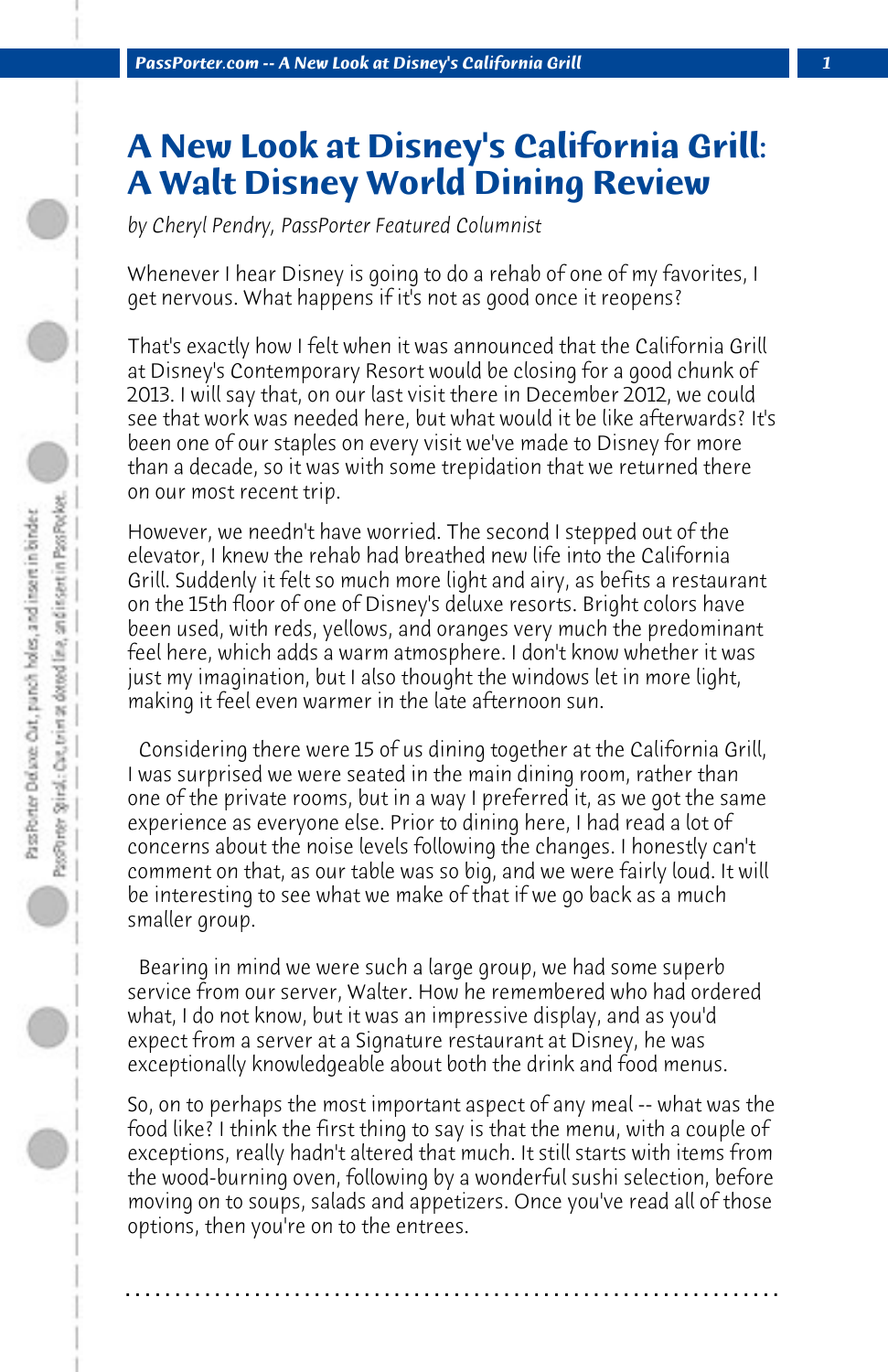We decided to do what we usually do here at the California Grill - share a flatbread and a sushi dish. With only two flatbreads on the menu, we had no option but to go for the one with beefsteak tomatoes, mozzarella de bufala, and aged balsamic. We thoroughly enjoyed this, and felt that the flatbread was a lot lighter than previously, which was a good thing, bearing in mind it's an appetizer.

 The other flatbread option was a pork pate flatbread, with roasted garlic, mascarpone cheese, and royal trumpet mushroom chips. This is where we found the menu did differ to previously, as formerly all the items under the wood burning oven were flatbreads, but now there are other items, such as baked jumbo prawns, three-meat signature meatballs, and roasted surf and turf, an unusual dish featuring New Smyrna clams, saffron-infused corn chowder, chorizo butter, and bone marrow. The latter ingredient is one I've certainly never seen served up at any meal before.

 For our sushi option, we went for the California combination roll, made up of jumbo lump crab, avocado, cucumber and shrimp tempura. The flavors in this were absolutely beautiful, and I'm relieved to say that, given the departure of sushi chef Yoshie Cabral when the California Grill closed for its rehab. I must admit that I had worried that the quality of these dishes may drop, but thankfully that isn't the case. On that part of the menu, you could also try the tuna four ways (poke, tartare, maki, and nigiri), spicy kazan roll, dragon roll, and pork belly nigiri. Some of the items were familiar, although I have to confess I don' remember the pork belly item before, but then as a non-meat eater, I don't always pay attention to the meat dishes.

 If you fancy the idea of soups, salads, or other appetizers, on the night we dined at the California Grill, some of the options included a crispy rock shrimp salad, carrot and cilantro soup, heirloom tomatoes, and an old favorite, Sonoma goat cheese ravioli.

 The entrees, as you'd expect, differed from previously, as they often differ from one night to the next. I decided to take a risk, and opted for the Georges Bank scallops with French curry spice, squash ravioli, citrus butter, and Sylveta arugula salad. I'm not a fan of spicy food, and I have to confess I've never come across French curry spice, so I was intrigued by this dish, but also worried. I had good reason to, as the spice was too much for me, although I was determined to finish eating the dish, as the scallops were absolutely melt in the mouth.

 My husband went for the pork two ways; grilled tenderloin, lacquered pork belly, goat cheese polenta, mushrooms, and apple sauce. I heard

**. . . . . . . . . . . . . . . . . . . . . . . . . . . . . . . . . . . . . . . . . . . . . . . . . . . . . . . . . . . . . . . . . .**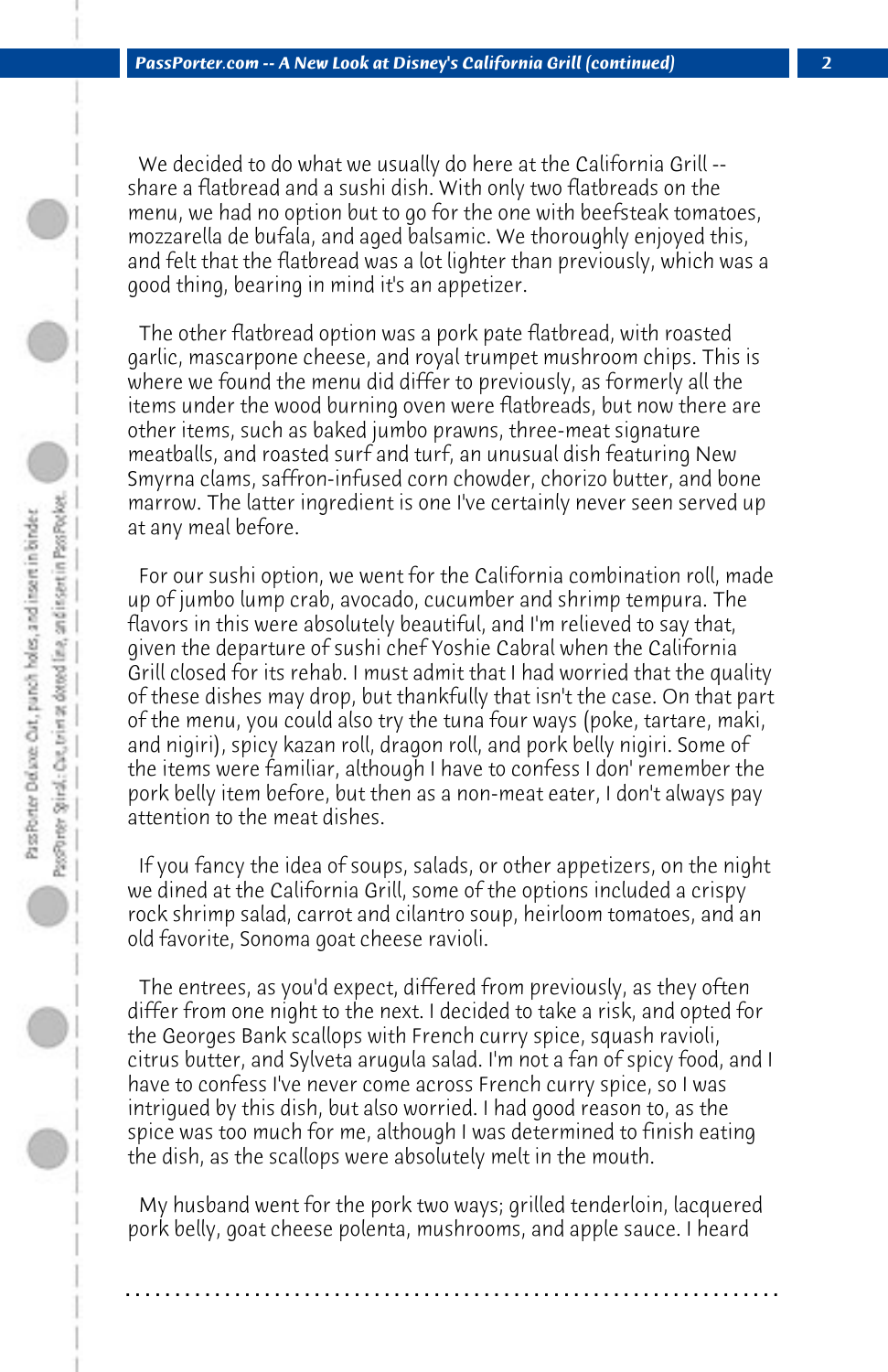*PassPorter.com -- A New Look at Disney's California Grill (continued) 3*

no complaints from him about his choice! That night the menu also included oak-fired filet of beef, Florida red snapper, sweet potato gnocchi, and pacific halibut.

 Sadly, the California Grill's dessert section of the menu was the most disappointing for me. It looked as if they were trying to have some fun with the desserts, but in their creativity, they had removed some of the old staples, most notably the Valhrona chocolate cake, which was not a good discovery. I was quite shocked that nothing on the dessert menu appealed to me, so I went for the cheese selection, which was excellent.

 So what didn't take my fancy at the California Grill? The sundae sampler; a set of "unique and playful sundaes" made up of caramel corn, Coke float, and strawberry-basil, which somehow didn't feel like it belonged on the menu of a Signature restaurant. There was also a lemon meringue cheesecake, and warm homemade fritters; banana-stuffed and cinnamon-dusted, with toasted caramel marshmallows and a trio of dipping sauces.

 My husband [got the chocolate pudding cake with Nutella](http://www.passporter.com/articles/cheryl-pendry-featured-columnist.asp) filling, meringue kisses, and mint Chantilly, and while it was lovely, it was exceptionally rich, far too rich for any of us around the table to finish off.

 [Despite the disappointing desserts, I have to say that, all i](http://www.passporter.com/articles/new-california-grill-dining-review.php)n all, we were very impressed with our meal at the California Grill. After such a lengthy rehab, it's wonderful to know that it's still a complete delight to eat there. It delivers time and time again, and that's why we keep returning to the California Grill time and time again.

*About The Author: Cheryl and husband Mark live in England and love to travel, particularly to America. They are in the process of visiting every Disney theme park around the world, having already been to Disneyland Resort Paris, Hong Kong Disneyland and both American Disney resorts. They are now planning for their trip to Japan in the spring to visit the Tokyo Disney Resort.* Click here to view more of Cheryl's articles!

*Article last updated: 02-20-2014*

*View the latest version online at: http://www.passporter.com/articles/new-california-grill-dining-review.html*

*Copyright by Cheryl Pendry. All rights reserved under International and Pan-American Copyright Conventions. No part of this publication may be stored in a retrieval system or transmitted in any form by any means electronic, mechanical, photocopying, recording,*

**. . . . . . . . . . . . . . . . . . . . . . . . . . . . . . . . . . . . . . . . . . . . . . . . . . . . . . . . . . . . . . . . . .**